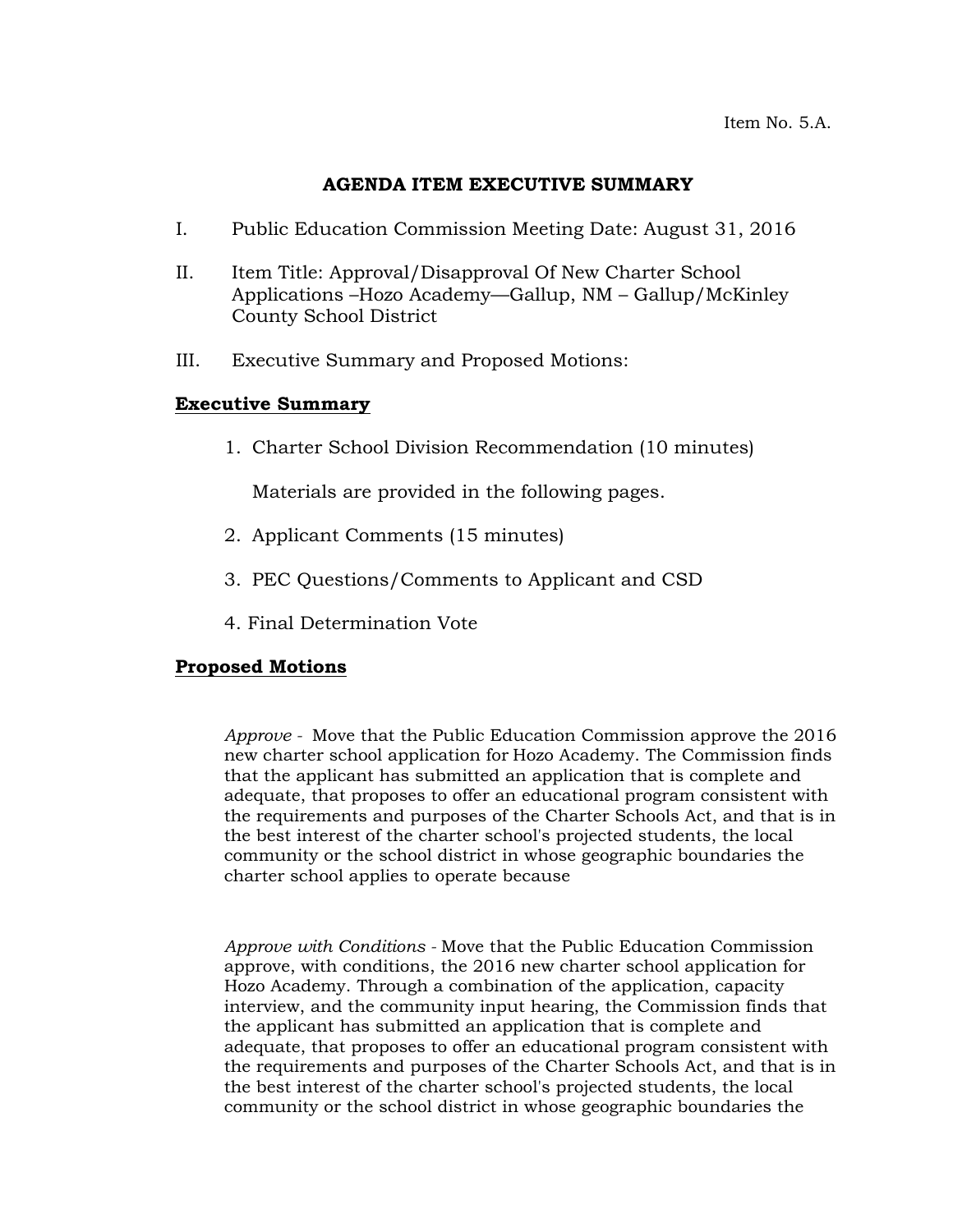charter school applies to operate.

The approval is subject to the following conditions, which are intended to ensure the applicant is able to sufficiently address all concerns identified in the analysis of the application and prepared to begin operating a charter school that will meet the purposes of the Charter School Act. These conditions require that the applicant must:

- 1. Complete Planning Year Checklist
- 2. Board of Finance Designation
- 3. PFSA Certification of Facilities
- 4. Correct All Deficiencies Identified in the Written New Application Analysis

*Deny -* Move that the Public Education Commission deny the 2016 new charter school application submitted by Hozo Academy based on the following findings:

1. The application is inadequate because:

**[PEC to state why the application is considered inadequate]**

2. The application does not propose to offer an educational program consistent with the requirements and purposes of the Charter Schools Act because:

**[PEC to state why the application does not propose to offer an educational program consistent with the requirements and purposes of the Charter Schools Act]**

3. The application is otherwise contrary to the best interests of the charter school's projected students, the local community or the school district in whose geographic boundaries the charter school applies to operate because:

**[PEC to state why the application is otherwise contrary to the best interests of the charter school's projected students, the local community or the school district in whose geographic boundaries the charter school applies to operate]**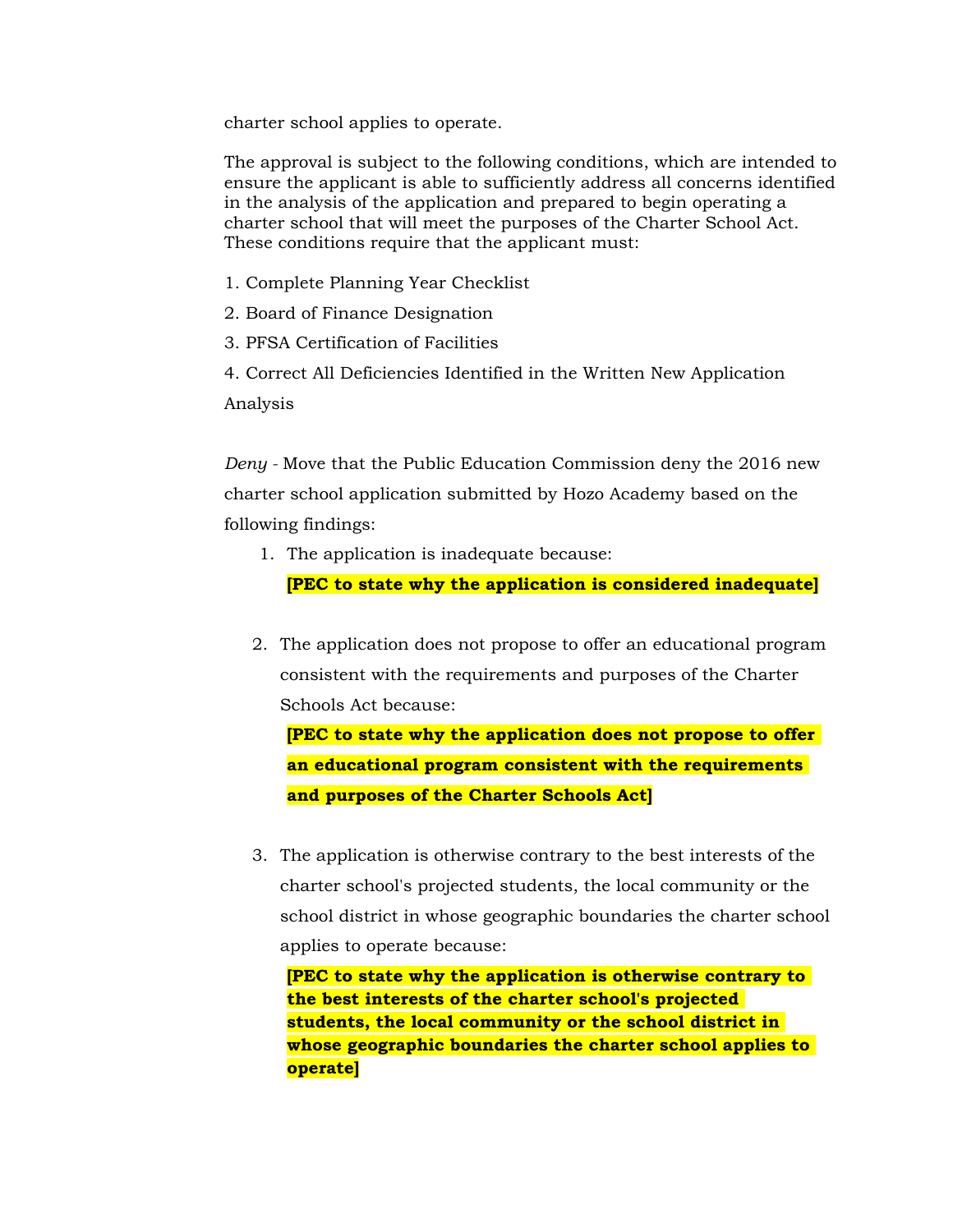

**STATE OF NEW MEXICO** PUBLIC EDUCATION DEPARTMENT 300 DON GASPAR SANTA FE, NEW MEXICO 87501-2786 Telephone (505) 827-5800 www.ped.state.nm.us

**HANNA SKANDERA** SECRETARY OF EDUCATION **SUSANA MARTINEZ GOVERNOR** 

August 31, 2016

**Katie Poulos** 300 Don Gaspar Santa Fe, NM, 87150

Dear Public Education Commissioners:

Enclosed is the Final 2016 Charter School Application Final Analysis and Recommendation for Hozho Academy applying for a state charter in Gallup, NM in the Gallup-McKinley School District to serve grades K-12 and represented by founders, Patrick Mason, Rachel Mason, and Arita Yazzie. The staff at the Charter Schools Division (CSD) along with a team of independent reviewers gave full consideration to the information gathered in this process.

The CSD has provided evidence and rationale gathered in the team analyses and interviews in this evaluation to fully support the recommendation.

Thank you all for your hard work and dedication to ensure that New Mexico's Charter Schools provide innovative, quality education to New Mexico's students.

Sincerely,

**Katie Poulos** Director of Options for Parents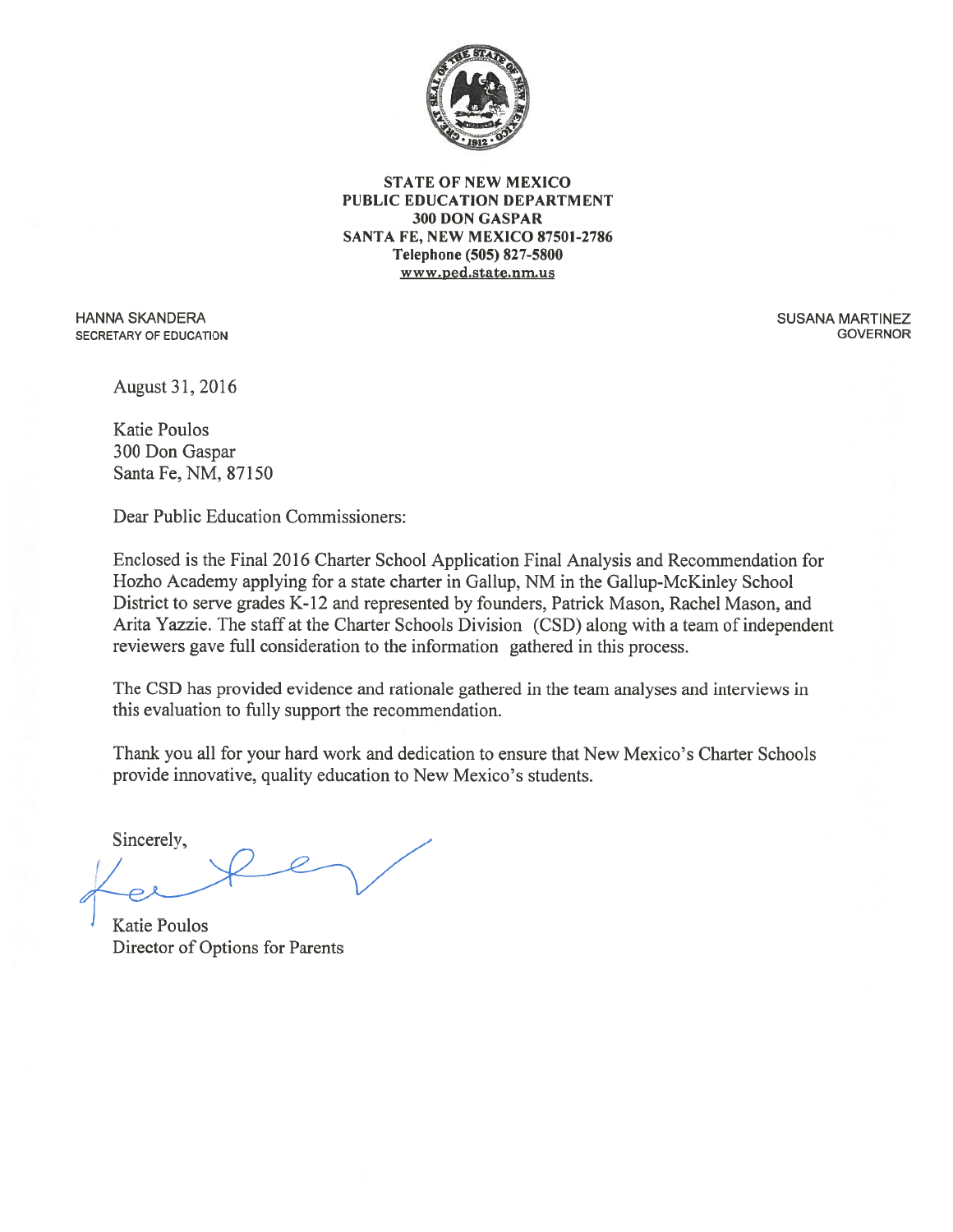## **I. Recommendation**

#### APPROVE

 $\blacksquare$ 

Overall the application is complete and adequate; and during their Capacity Interview, the applicant(s) demonstrated a clear capacity to implement the academic, organizational and financial management plans as described in the application. Nothing was identified that would indicate the applicant(s) do not have the experience, knowledge, and competence to successfully open and operate a charter school.

#### $\boxtimes$ APPROVE WITH CONDITIONS

Overall the application is complete and adequate; and during their Capacity Interview, the applicant(s) demonstrated a general capacity to implement the academic, organizational and financial management plans as described in the application. However, the CSD has identified some specific concerns that would need to be addressed during the planning year. The CSD has listed the noted concerns and conditions to address the concerns below. If the PEC determines that there are any additional conditions that need to be addressed, those should be noted during the public hearing and all approved conditions negotiated in the final contract.

#### **PROPOSED CONDITIONS**

- 1. Complete Planning Year Checklist
- 2. Board of Finance Designation
- 3. PFSA Certification of Facilities
- 4. Correct Deficiencies Identified in New Application Analysis

#### DENY  $\Box$

Overall the application is either incomplete or inadequate; or during their Capacity Interview, the applicant(s) did not sufficiently demonstrate the experience, knowledge, and competence to successfully open and operate a charter school.

The Charter Schools Act, in paragraph 1 of Subsection L of Section 22-8B-6 NMSA 1978, states that a chartering authority may approve, approve with conditions or deny an application. A chartering authority may deny an application if:

- (1) the application is incomplete or inadequate;
- (2) the application does not propose to offer an educational program consistent with the requirements and purposes of the Charter Schools Act;
- (3) the proposed head administrator or other administrative or fiscal staff was involved with another charter school whose charter was denied or revoked for fiscal management or the proposed head administrator or other administrative or fiscal staff was discharged from a public school for fiscal mismanagement;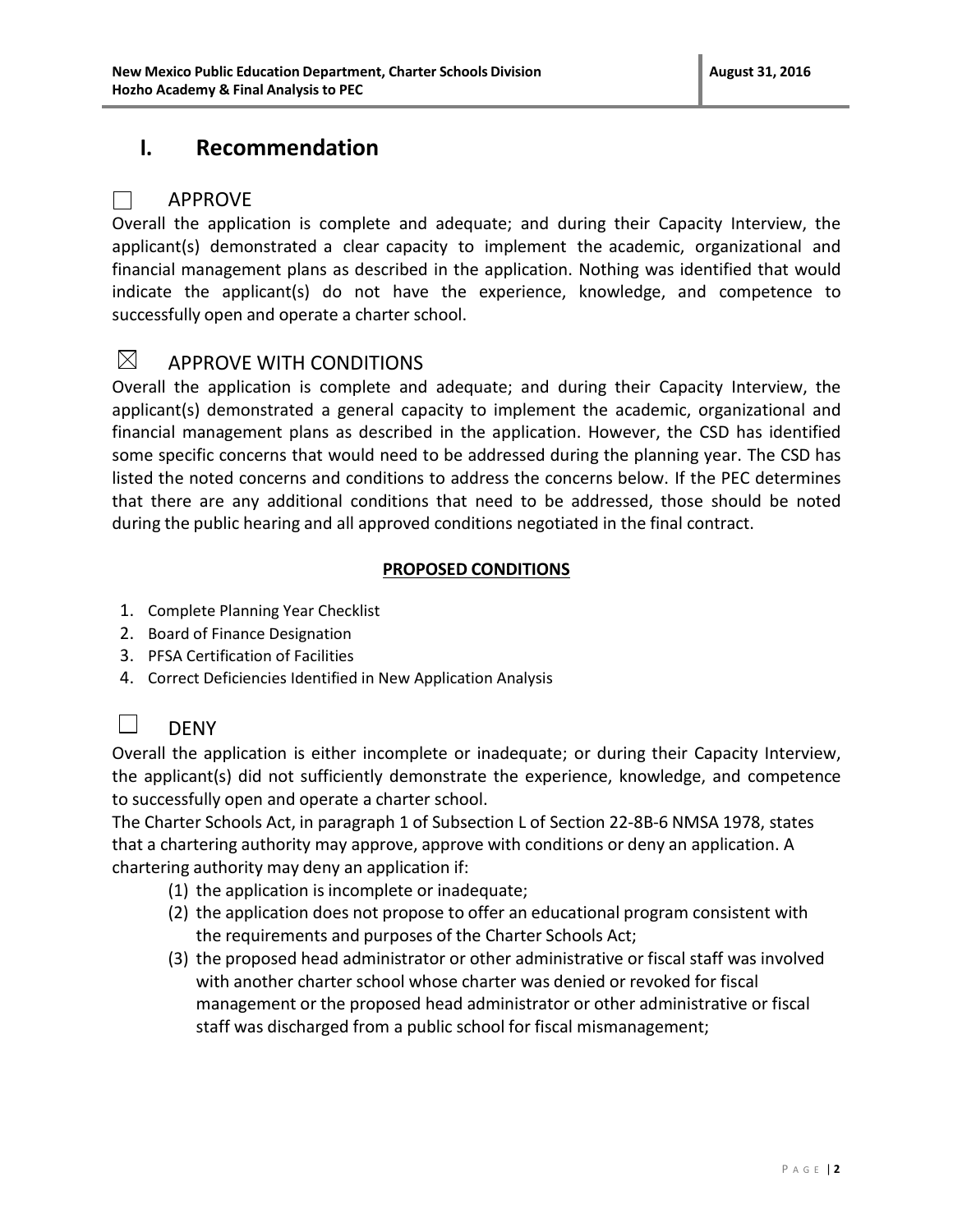- (4) for a proposed state-chartered charter school, it does not request to have the governing body of the charter school designated as a board of finance or the governing body does not qualify as a board of finance; or
- (5) the application is otherwise contrary to the best interests of the charter school's projected students, the local community or the school district in whose geographic boundaries the charter school applies to operate.

**CHARTER SCHOOLS DIVISION**  $By:$ 

Katie Poulos, Director of Options for Parents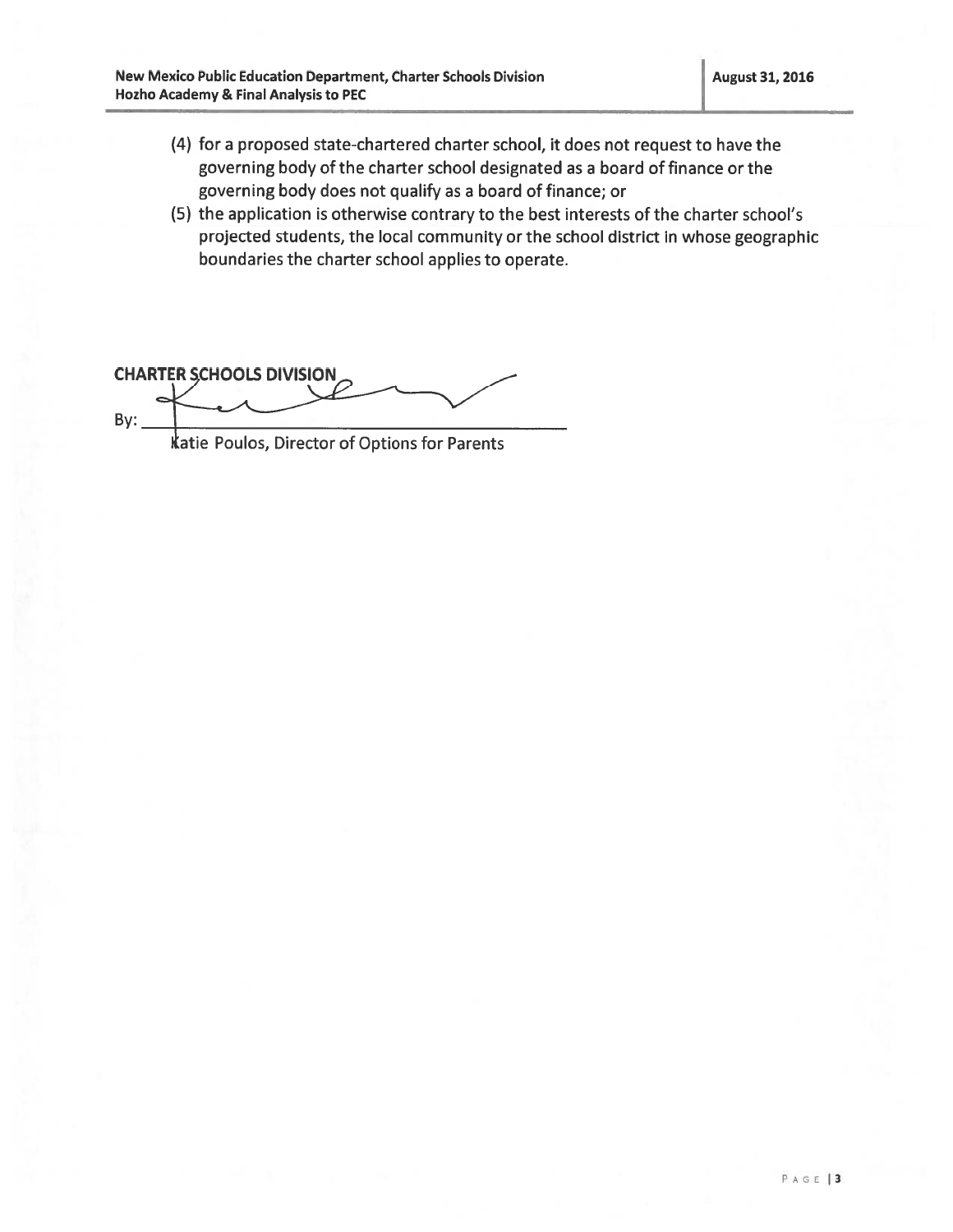# **I. Overall Score Sheet**

| <b>Section</b>                                                      | <b>Points Received</b> | <b>Applicant School's Possible</b><br><b>Points</b> |
|---------------------------------------------------------------------|------------------------|-----------------------------------------------------|
| <b>Application Overall Score</b>                                    | 186                    | 271                                                 |
| • Education Plan/Academic<br>Framework                              | 52                     | 72                                                  |
| • Organizational Plan and<br>Governance/Organizational<br>Framework | 88                     | 131                                                 |
| • Business Plan/ Financial<br>Framework                             | 27                     | 40                                                  |
| • Evidence of Support                                               | 15                     | 24                                                  |
| • Required Appendices                                               | $\overline{4}$         | 4                                                   |
| <b>Capacity Interview Score</b>                                     | 60                     | 88                                                  |
| • Education Plan                                                    | 8                      | 12                                                  |
| • Leadership & Governance                                           | 19                     | 24                                                  |
| • Facility                                                          | 6                      | 8                                                   |
| • Finance                                                           | 8                      | 12                                                  |
| • Planning Year                                                     | 3                      | 4                                                   |
| · Individualized Question                                           | 16                     | 28                                                  |
| <b>Total</b>                                                        | 246                    | 359                                                 |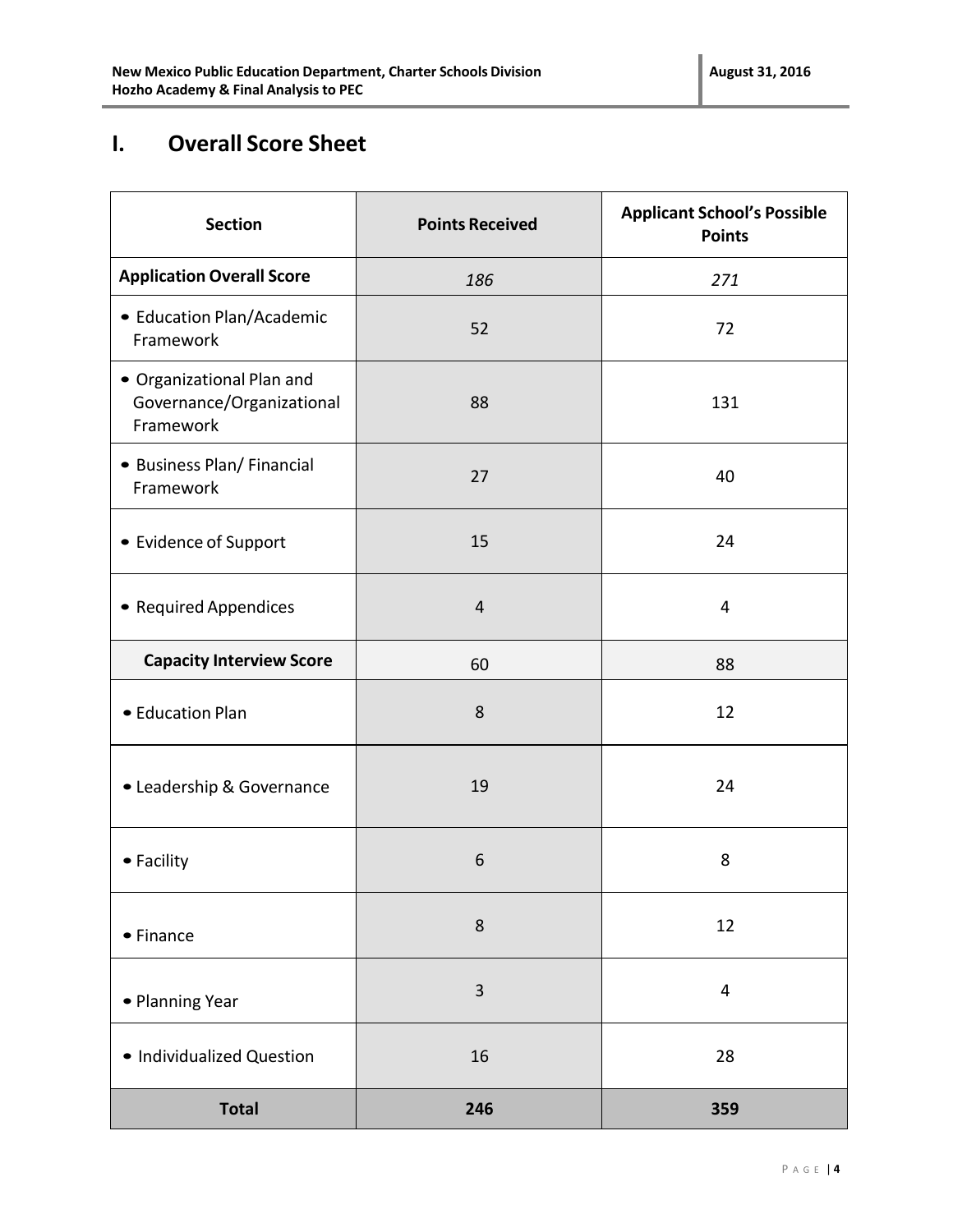## **II. Explanation Regarding Use of the Score Sheet**

In the Recommendation and Final Analysis the CSD has considered the overall score in the written application, information obtained during the Capacity Interview and Community Input Hearing, and information obtained from the letters of support or opposition received after the Community Input Hearing.

Also please note two additional considerations:

- First, the CSD does not score the community input hearing, but may reference these in the Recommendation and Final Analysis if pertinent information was offered that contradicts or affirms what was found in the application.
- Second, if the applicant school did not answer any prompt because that prompt did not apply to the applicant school (e.g., the applicant school will be an elementary school and so did not provide responses to graduation-related prompts), then the CSD adjusted the total possible points in the application section where the non-applicable item(s) is found as well as in the final score. For this reason, you may see varying possible total points from application to application.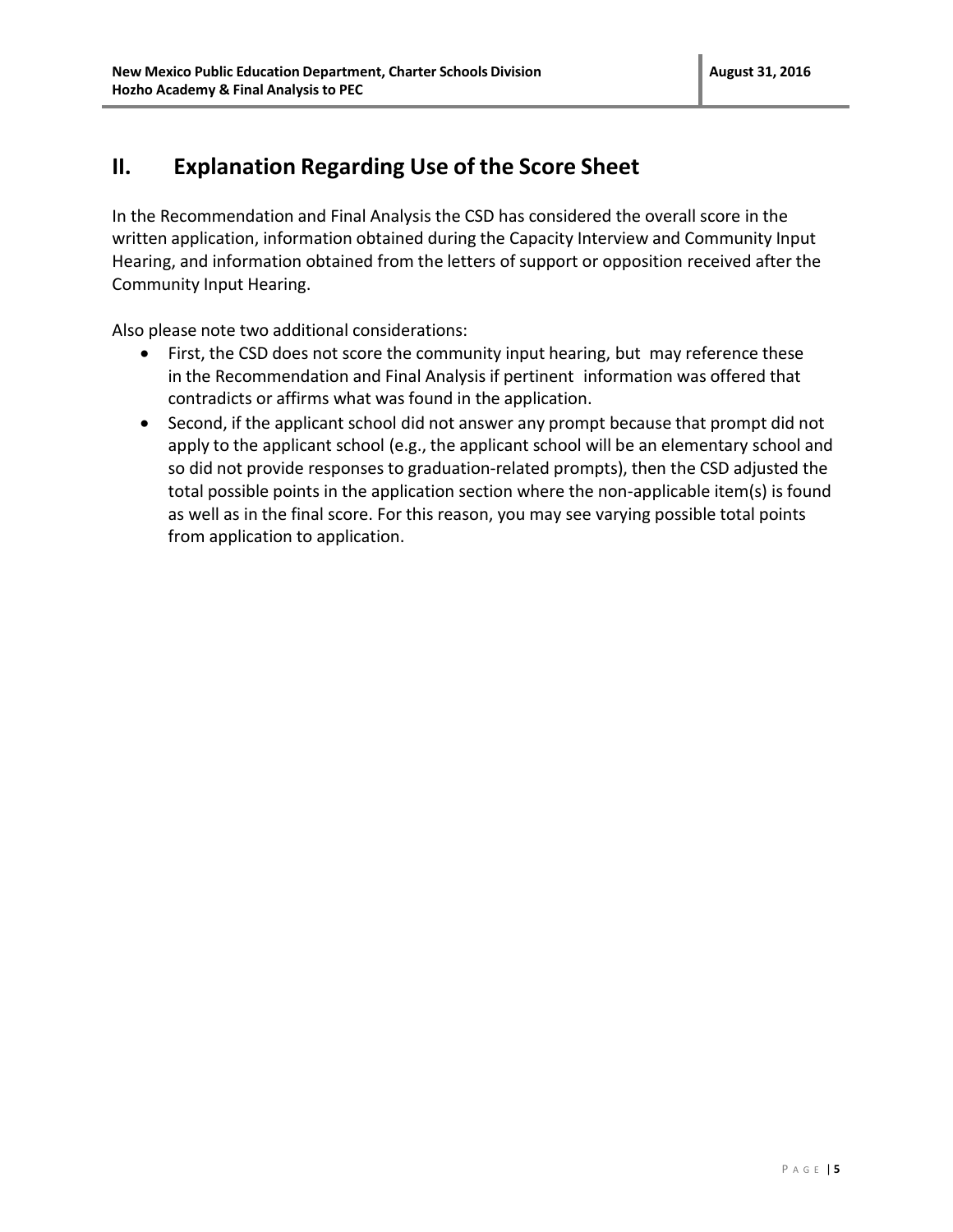# **III. Final Analysis**

| <b>Application Section</b>                                                                                                                                                                                                                                                              | <b>Points Received</b> | <b>Applicant School's Possible</b><br><b>Points</b> |
|-----------------------------------------------------------------------------------------------------------------------------------------------------------------------------------------------------------------------------------------------------------------------------------------|------------------------|-----------------------------------------------------|
| <b>EDUCATION PLAN/ACADEMIC</b><br><b>FRAMEWORK</b>                                                                                                                                                                                                                                      | 52                     | 72                                                  |
| <b>Evidence/Statements Supporting Score in this Section:</b>                                                                                                                                                                                                                            |                        |                                                     |
| The CSD found this section to be complete and adequate. The applicant scored "meets" or "exceeds" in 19 areas<br>in this section. The applicant scores "partially meets" in 1 area in this section.                                                                                     |                        |                                                     |
| Overall, the application presents a robust educational plan. The plan presents a very thorough academic program<br>aimed at incorporating a Classical Liberal Arts curriculum and a curriculum that will support the cultures of the<br>four-corners area.                              |                        |                                                     |
| The following area of the applicant's response were found to be incomplete or inadequate, for the reason<br>described.                                                                                                                                                                  |                        |                                                     |
| While the application provided a clear explanation of how students identified as English Language<br>Learners (ELL) will be supported; the applicant provided a limited description of the school's process for evaluating<br>and monitoring the progress of English language learners. |                        |                                                     |
| Overall, this section of the application is adequate as more than 70% of the responses were rated "meets" or<br>"exceeds" and fewer than 3 areas were rated "partially meets" and fewer than 1 area was rated "does not meet."                                                          |                        |                                                     |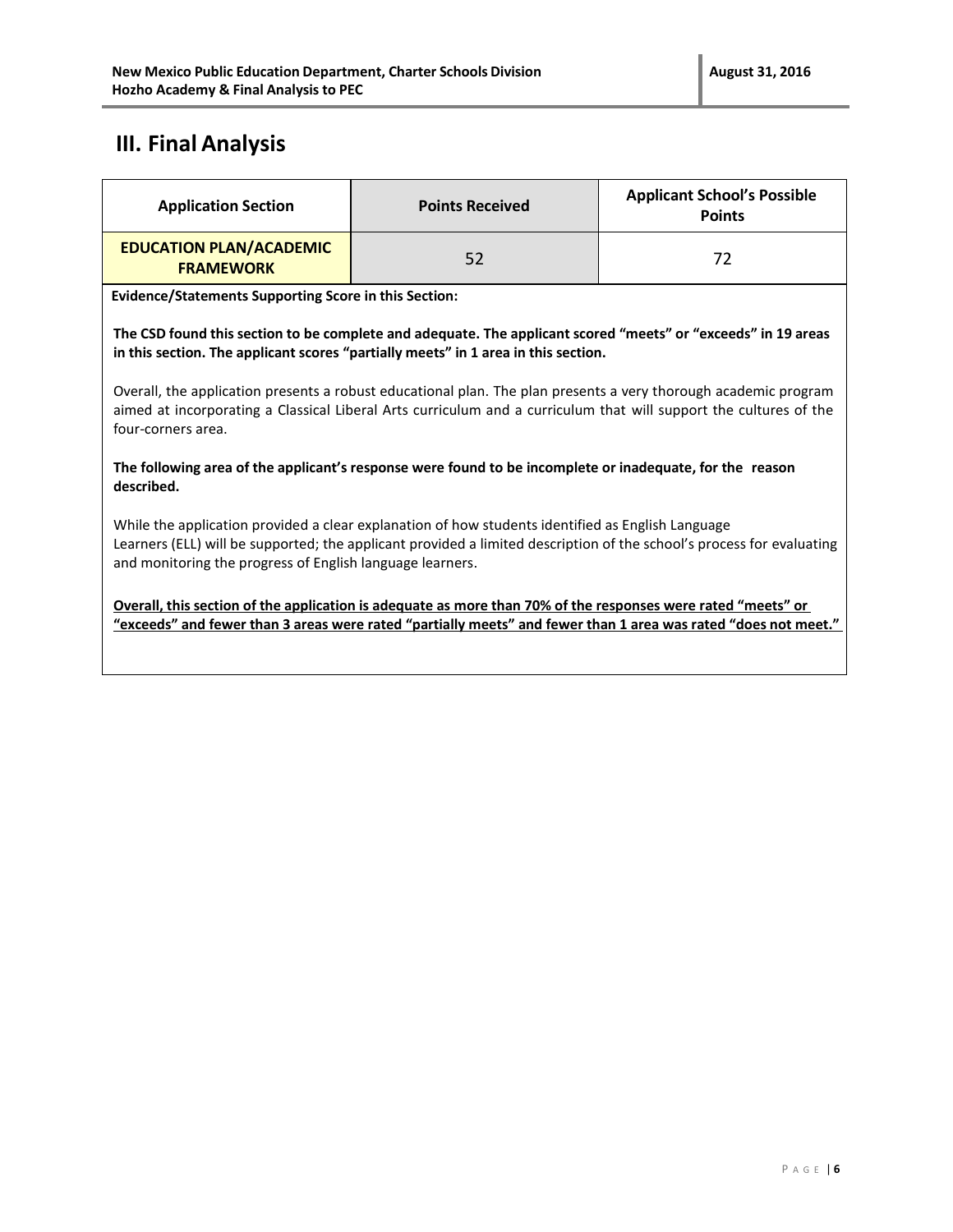| <b>Application Section</b>                                                                         | <b>Points Received</b> | <b>Applicant School's Possible</b><br><b>Points</b> |
|----------------------------------------------------------------------------------------------------|------------------------|-----------------------------------------------------|
| <b>ORGANIZATIONAL PLAN AND</b><br><b>GOVERNANCE /</b><br><b>ORGANIZATIONAL</b><br><b>FRAMEWORK</b> | 88                     | 131                                                 |

**Evidence/Statements Supporting Score in this Section:**

**The CSD found this section to be complete and adequate.** *The applicant scored "meets" or "exceeds" in 21 areas in this section. The applicant scored "partially meets" in 2 areas and "does not meet" in 1 area in this section. The following areas of the applicant's response were found to not meet the application requirements, for the reasons described.* 

While, the applicant does provide a job description and clear plan for when they would like to hire, the applicant's response does not meet the NM requirement to hire an administrator who hold the required NM licensure.

The applicant does not delineate the separate process of enrollment and registration. CSD noted that the applicant appears to be asking for information that is not allowable before registration. The applicant has not included any recruitment or marketing plan to ensure equal access to the proposed school and to support the school in meeting enrollment goals. There is no budget support for marketing.

The applicant plans to offer food services. However, a limited plan to support these services was provided. Specifically, the applicant provides several alternatives for how lunch may be provided, but does not describe what the determination will be based upon.

 **Overall, this section of the application is adequate as more than 70% of the responses were rated "meets" or "exceeds" and fewer than 3 areas were rated "partially meets" and fewer than 1 area was rated "does not meet."**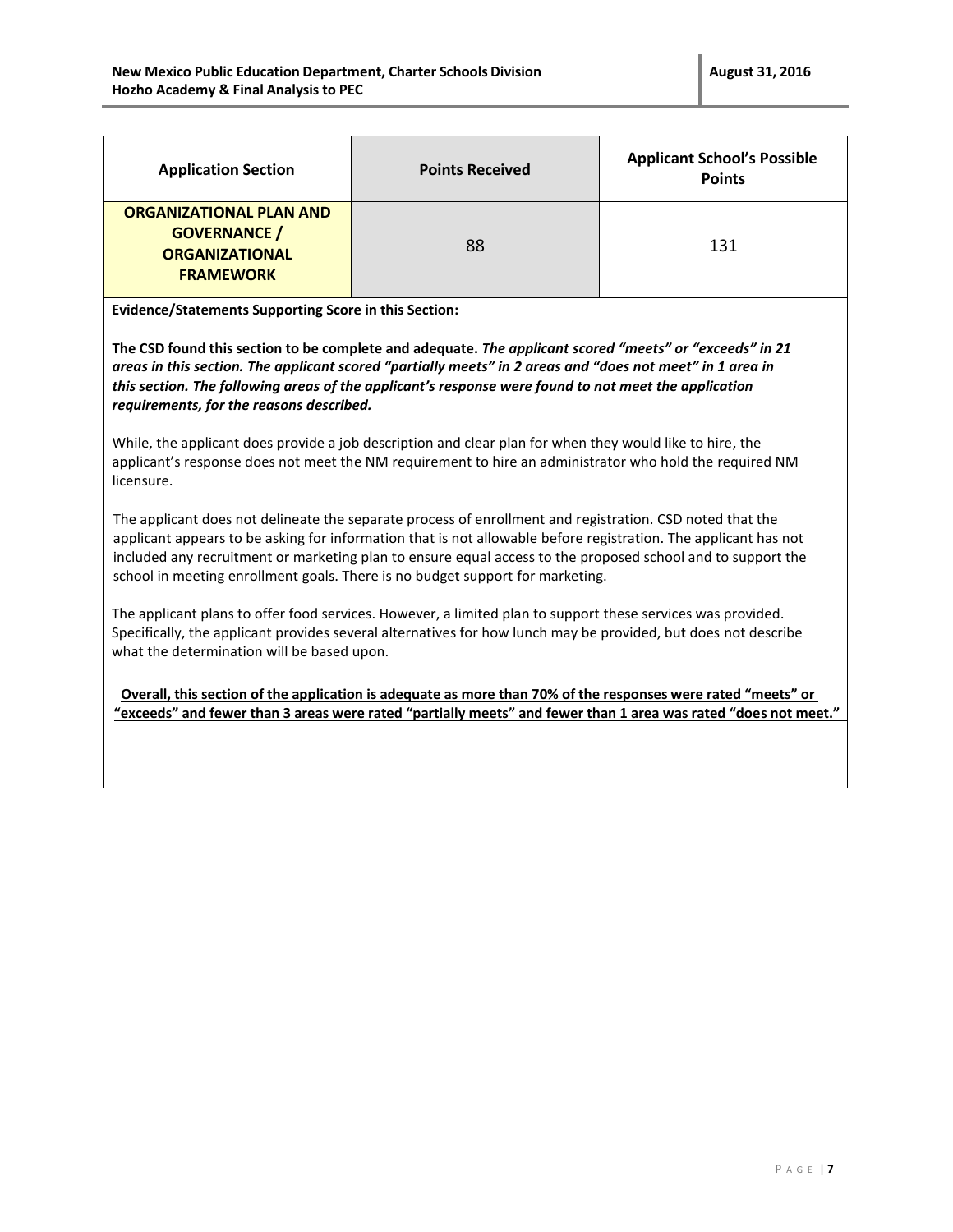| <b>Application Section</b>                          | <b>Points Received</b> | <b>Applicant School's Possible</b><br><b>Points</b> |
|-----------------------------------------------------|------------------------|-----------------------------------------------------|
| <b>BUSINESS PLAN/ FINANCIAL</b><br><b>FRAMEWORK</b> | 27                     | 40                                                  |

**Evidence/Statements Supporting Score in this Section:**

**The CSD found this section to be complete and adequate.** *The applicant scored "meets" or "exceeds" in 5 areas in this section. The applicant scored "partially meets" in 1 areas and "does not meet" in 1 area in this section. The following areas of the applicant's response were found to not meet the application requirements, for the reasons described.* 

The following areas of the applicant's response were found to be inadequate for the reasons described.

The information in this application regarding the description of staff necessary to perform financial tasks is incomplete and does not include a timeline, job search or recruitment process for any financial staff. The response addresses the principal and his/her responsibility to hire appropriate staff; however sufficient financial staff to implement internal control processes is not described or identified.

The applicant provided a limited description of how the Governing Body will provide legal and financial oversight. Additionally, the applicant provided a limited description that lacks clear details of how the Governing Board committees will operate in the context of the proposed school's overall governance & management.

**Overall, this section of the application is adequate as more than 70% of the responses were rated "meets" or "exceeds" and fewer than 3 areas were rated "partially meets" and fewer than 1 area was rated "does not meet."**